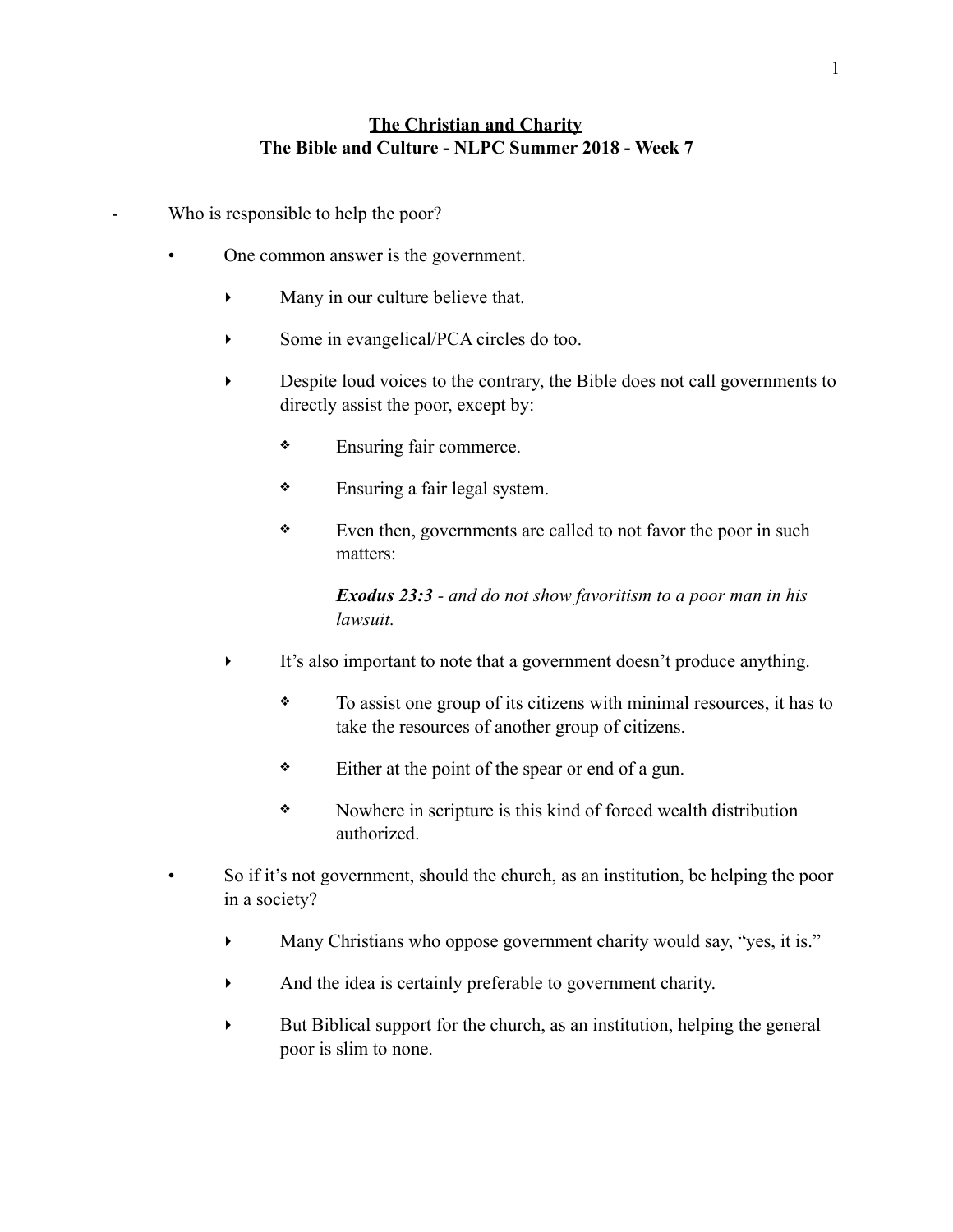- ‣ In fact, the only clear discussion it is found in 1Timothy, in Paul's discussion of the regular church assistance of widows.
	- ❖ Note, though, how limited the program is:

*1 Timothy 5:9–10 - 9 A widow is to be put on the list only if she is not less than sixty years old, having been the wife of one man, 10 having a reputation for good works; and if she has brought up children, if she has shown hospitality to strangers, if she has washed the saints' feet, if she has assisted those in distress, and if she has devoted herself to every good work.* 

- ❖ First, we're talking about only Christian widows, and of the most faithful variety.
- ❖ Second, we're only talking about widows 60 or older.
- ❖ Nowhere in this passage to find a general obligation for the church, as a local fellowship or denomination, to be aiding the general poor in their region.
- So if it's not the State or the Church, who is called to assist the needy?
	- ‣ Believing individuals.

*Deuteronomy 15:7-8 – 7 If among you, one of your brothers should become poor, in any of your towns within your land that the LORD your God is giving you, you shall not harden your heart or shut your hand against your poor brother, 8 but you shall open your hand to him and lend him sufficient for his need, whatever it may be.* 

*2 Corinthians 9:6–8 - 6 Now this I say, he who sows sparingly will also reap sparingly, and he who sows bountifully will also reap bountifully. 7 Each one must do just as he has purposed in his heart, not grudgingly or under compulsion, for God loves a cheerful giver. 8 And God is able to make all grace abound to you, so that always having all sufficiency in everything, you may have an abundance for every good deed;* 

 $\blacktriangleright$  God promises to bless believing individuals when they help the poor:

*Proverbs 19:17 - One who is gracious to a poor man lends to the LORD, And He will repay him for his good deed.* 

Believers are divinely evaluated based on their generosity to the poor: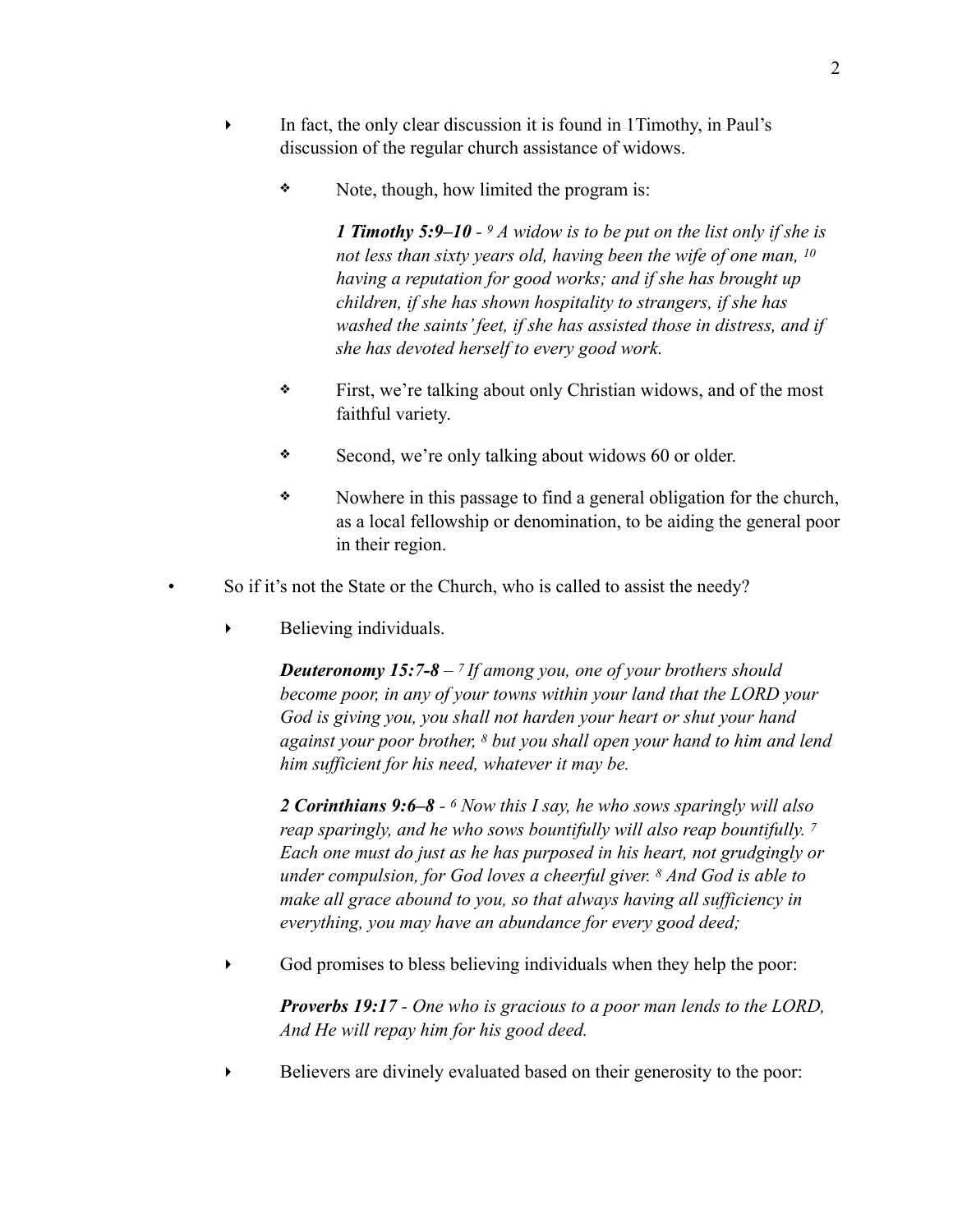*Matt. 25-34-40 - 34 Then the King will say to those on his right, 'Come, you who are blessed by my Father, inherit the kingdom prepared for you from the foundation of the world. 35 For I was hungry and you gave me food, I was thirsty and you gave me drink, I was a stranger and you welcomed me, 36 I was naked and you clothed me, I was sick and you visited me, I was in prison and you came to me.' 37 Then the righteous will answer him, saying, 'Lord, when did we see you hungry and feed you, or thirsty and give you drink? 38 And when did we see you a stranger and welcome you, or naked and clothe you? 39 And when did we see you sick or in prison and visit you?' 40 And the King will answer them, 'Truly, I say to you, as you did it to one of the least of these my brothers, you did it to me.'* 

*James 2:14–16 - 14 What use is it, my brethren, if someone says he has faith but he has no works? Can that faith save him? 15 If a brother or sister is without clothing and in need of daily food, 16 and one of you says to them, "Go in peace, be warmed and be filled," and yet you do not give them what is necessary for their body, what use is that?* 

- ❖ Those passages tell us the stakes are high for believing individuals who are called to assist the poor.
- ❖ But the language of both of them suggests a question…
- Which poor are to be assisted by Christian individuals?
	- Everyone? Well...
		- In the Matt. 25 passage Jesus refers to "least of these, my brothers".
			- ❖ Jesus is not every poor man's brother.
			- ❖ He was speaking specifically of his disciples and, by extension, all Christians.
		- The James 2 passage said "if a brother or a sister is..."
			- ❖ Not every person is our brother and sister.
			- ❖ Only believers.
		- In the Old Testament, Jewish individuals were called to assist the poor in their land, but never outside of Israel.